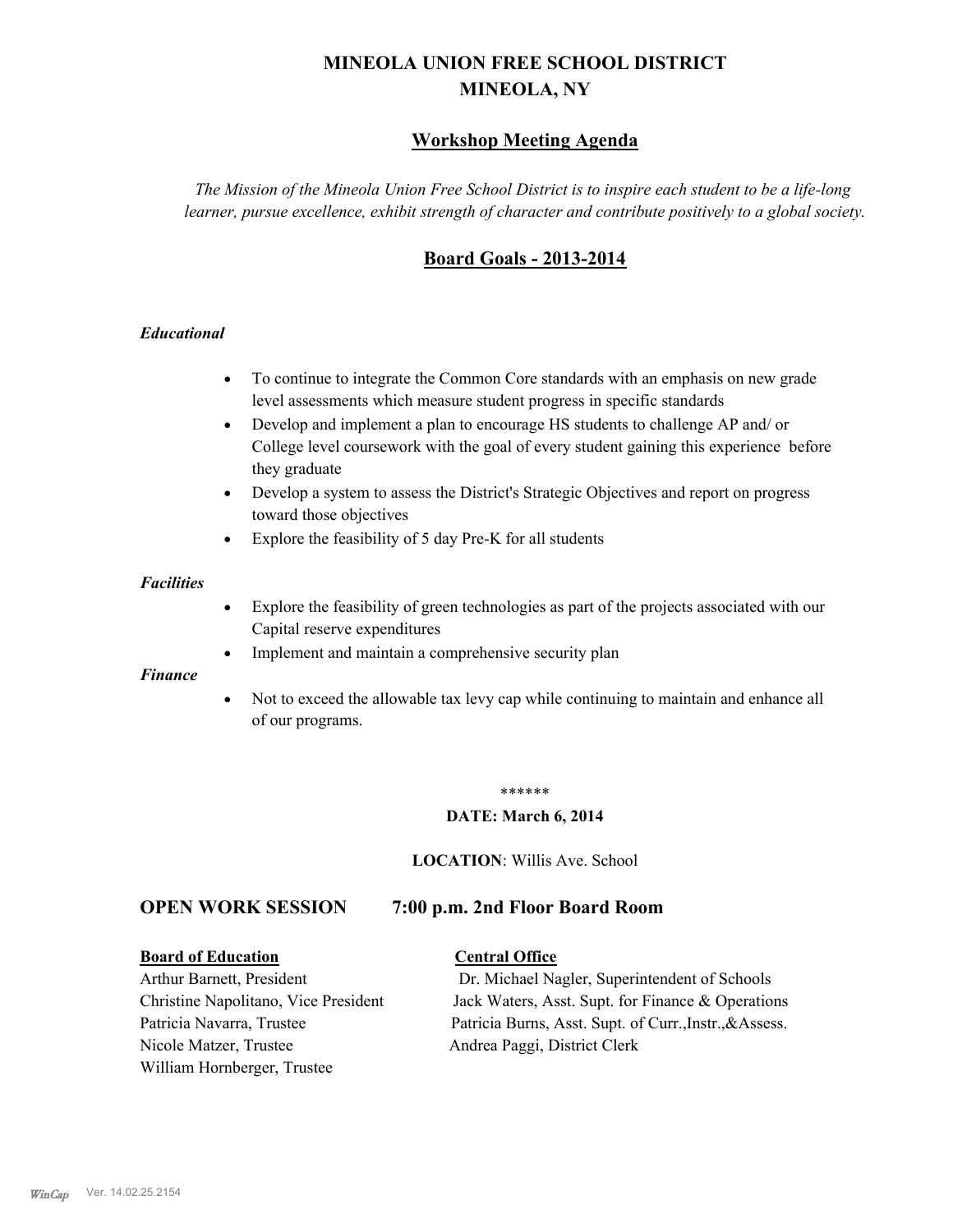**A. Call to Order B. Pledge of Allegiance C. Reading of Mission**

**D. Moment of Silent Meditation**

## **E. Dais & Visitor Introductions**

**F. High School Student Organization Report**

# **G. BOE Reports**

- **a. Comments from Board Trustees**
- **b. Comments from Board President**
- **c. Comments from Superintendent**

# **H. Old Business**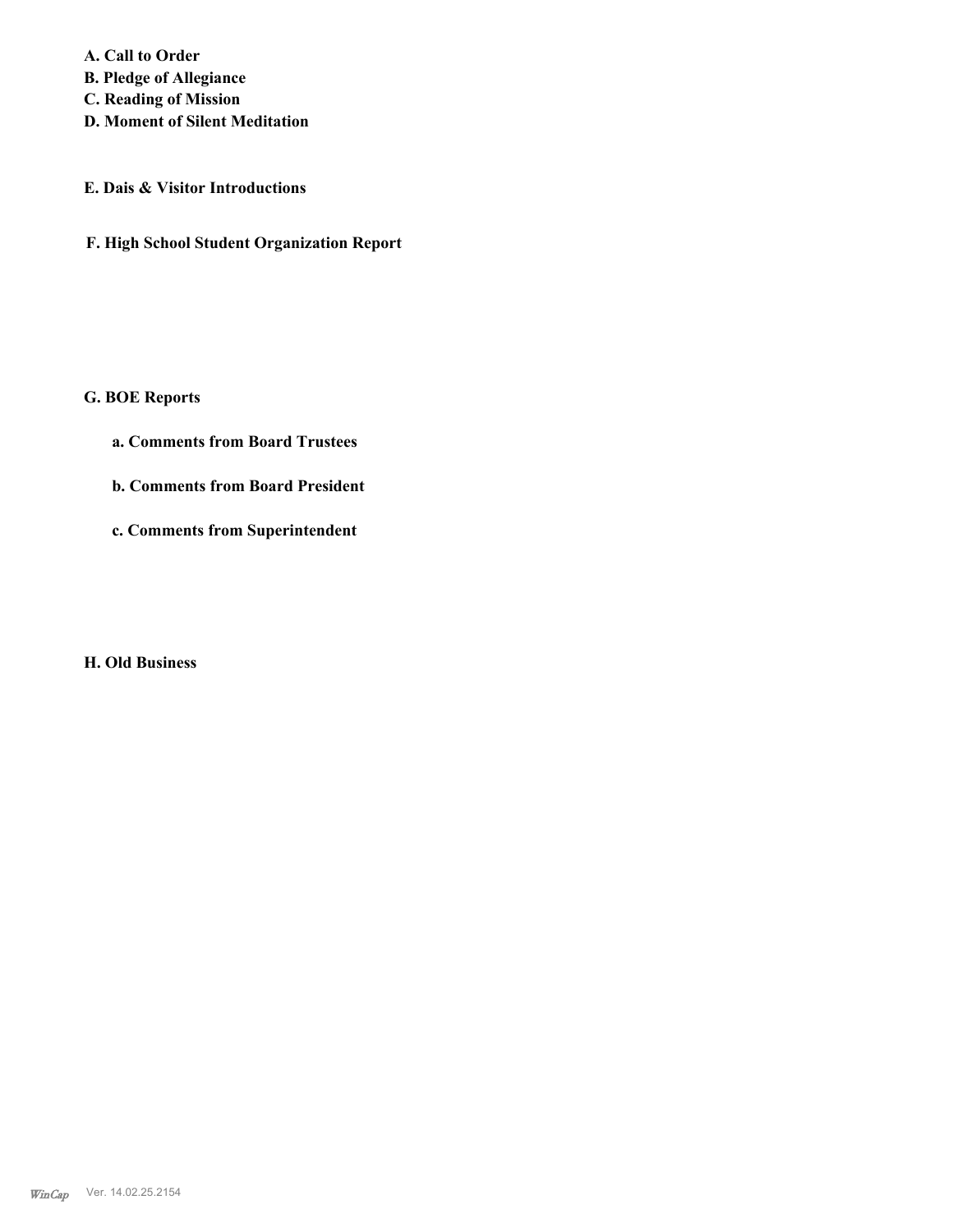## **I. New Business**

## **Employee Agreement**

**RESOLUTION # 45- BE IT RESOLVED** that the Board of Education hereby authorizes the Board President to execute an Employment Agreement with Jack Waters, Assistant Superintendent for Finance and Operations, the terms of which have been reviewed by the Board in Executive Session.

| <b>Motion:</b><br>Second: |     |  |
|---------------------------|-----|--|
| Yes:                      | No: |  |
|                           |     |  |
|                           |     |  |
|                           |     |  |
|                           |     |  |
|                           |     |  |
| Passed:                   |     |  |

#### **Employee Agreement**

**RESOLUTION # 46- BE IT RESOLVED** that the Board of Education hereby authorizes the Board President to execute an Employment Agreement with Patricia Burns, Assistant Superintendent of Curriculum and Instruction, the terms of which have been reviewed by the Board in Executive Session.

| <b>Motion:</b><br>Second: |     |
|---------------------------|-----|
| Yes:                      | No: |
|                           |     |
|                           |     |
|                           |     |
|                           |     |
|                           |     |
| Passed:                   |     |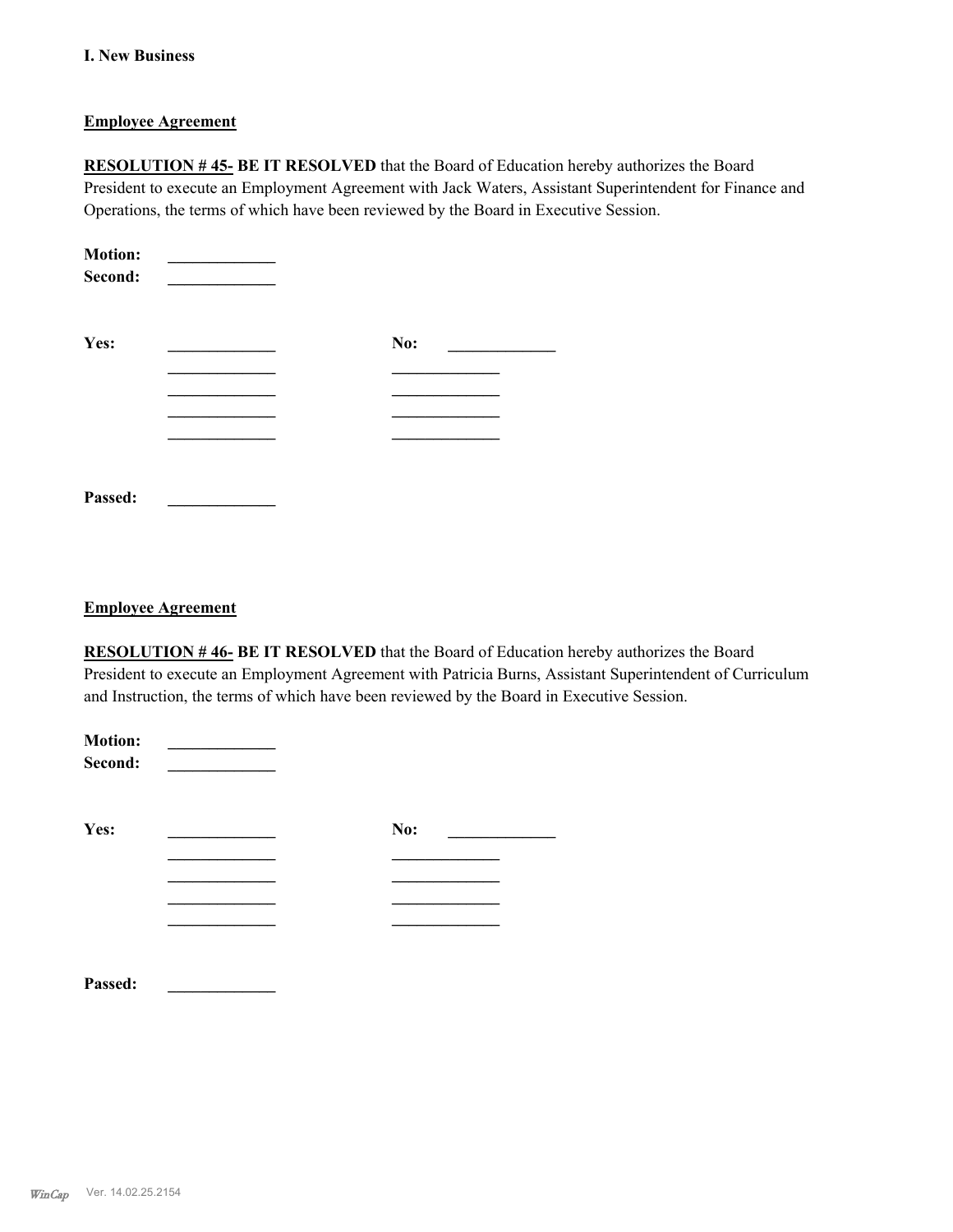## **J. Consensus Agenda**

**RESOLUTION # 47-BE IT RESOLVED** that the Board of Education approves the consensus agenda items J.1.a. through J.4.a.2., as presented.

| <b>Motion:</b><br>Second: |     |  |
|---------------------------|-----|--|
| Yes:                      | No: |  |
|                           |     |  |
|                           |     |  |
|                           |     |  |
| Passed:                   |     |  |

# 1. **Accepting of Minutes**

That the Board of Education accepts the minutes of the January 30, 2014 Business Meeting as presented. a.

## 2. **Instruction**

- a. Appointment(S) Perm Sub
- That the Board of Education approves the appointment of Dana N. McDonough, to the position of Permanent Substitute Teacher, at Hampton Street, effective March 7, 2014 to May 31, 2014. Salary: \$100 per day 1.

## 3. **Civil Service**

## a. Appointments

That the Board of Education approve the appointment of Renee Ryan, to the position of Clerical Substitute, effective March 3, 2014. Salary is \$12.32 per hour. 1.

#### b. Leave(s) of Absence

That the Board of Education approve a paid Medical Leave of Absence to Henry Holler, Cleaner at Jackson Avenue School, effective January 13, 2014 through March 12, 2014. 1.

#### 4. **Business /Finance**

## a. **Budget Appropriation Adjustment**

1. That the Board of Education approves the acceptance of revenue from (Instrument Rentals) in the amount of \$43,570.00 and makes an appropriation increase adjustment to the following Budget Code: A2110.416.00.2330.